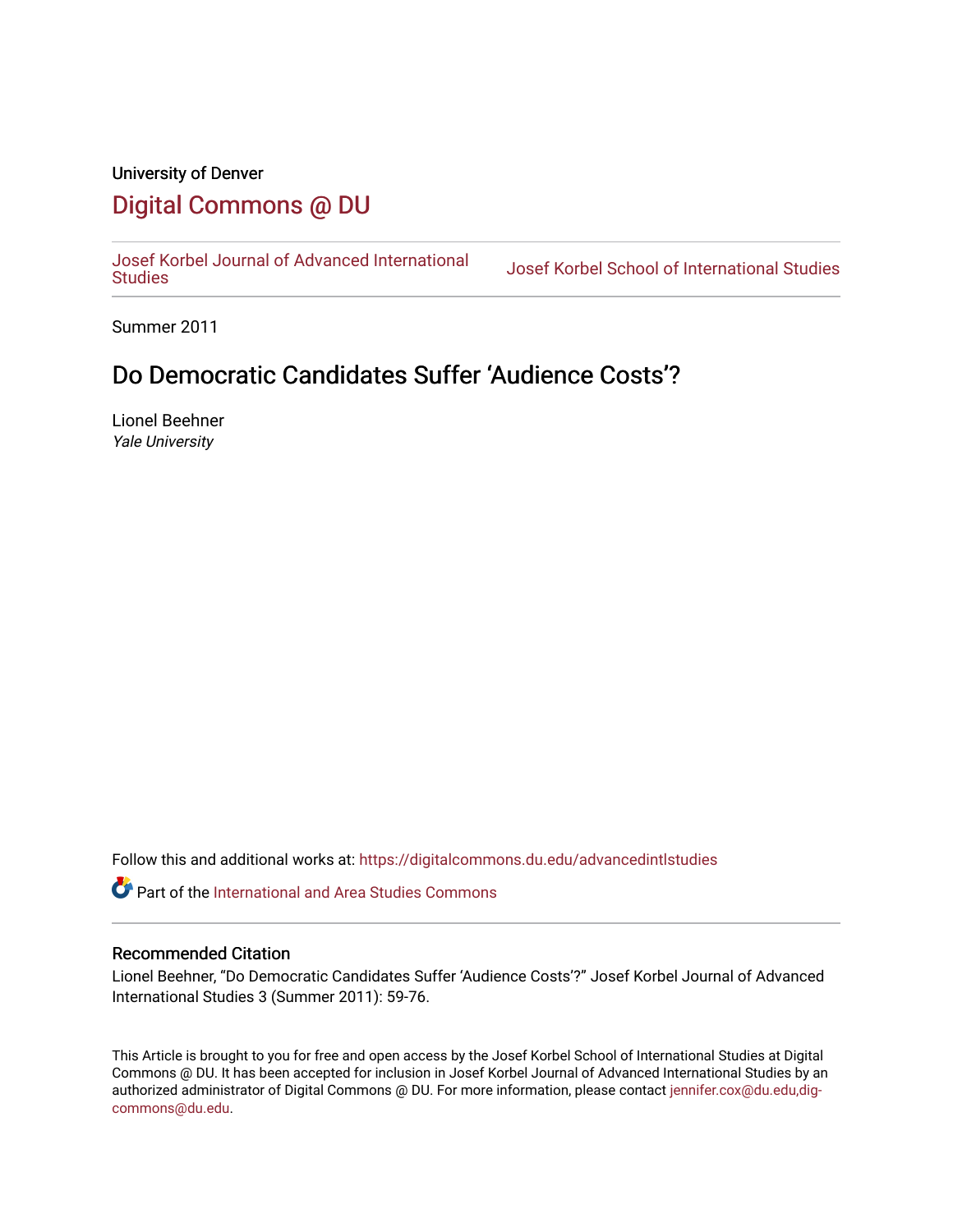Do Democratic Candidates Suffer 'Audience Costs'?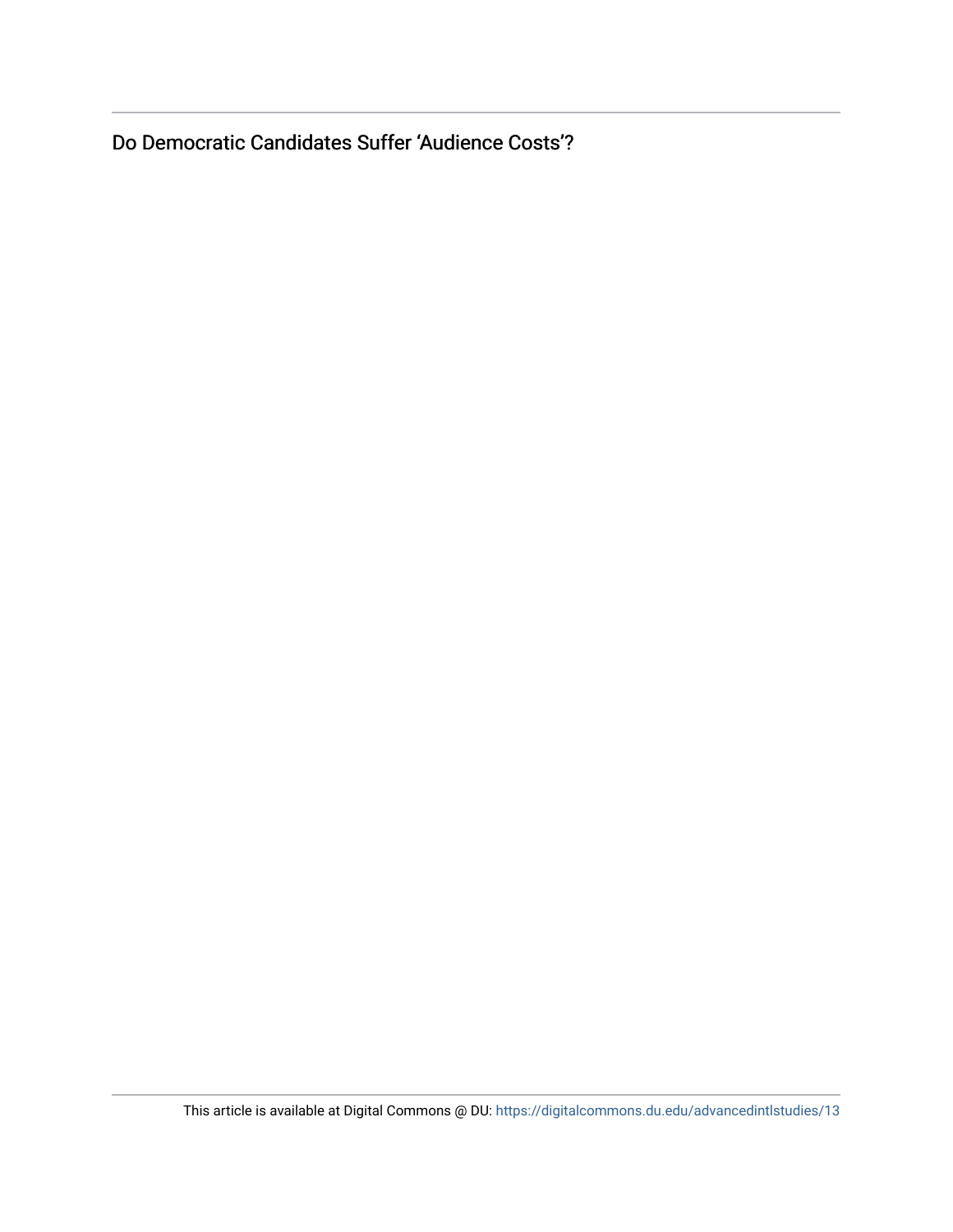# **Do Democratic Candidates Suffer 'Audience Costs'?**

LIONEL BEEHNER Yale University Ph.D. Candidate, Political Science

The literature on "domestic audience costs" focuses mainly on threats made by democratic leaders to signal credible commitments. Yet it largely ignores pledges made by democratic candidates along the campaign trail. Candidates often engage in a rhetorical "arms race" with each other to project resolve to voters on issues of international relations, whether it is protecting the country, fighting terrorism, or standing up to foreign aggression. Yet, unlike other audience costs, candidates face a conflict of preferences based on competing time horizons. That is, the short-term incentives (winning votes) for taking more hard-line stances can outweigh the long-term costs (getting boxed in by pledges made). Many campaign promises are mere bluster, but some can signal to foreign leaders a candidate's future willingness to fight or back down, with important implications for crisis bargaining down the road. Using this framework, this paper analyzes the candidates' rhetoric regarding foreign affairs during the 2008 U.S. presidential campaign and the subsequent policy decisions made by President Barack  $Obama.<sup>1</sup>$ 

This paper seeks to address the following questions: Do threats made by candidates along the campaign trail *signal* to foreign leaders their future resolve – or lack thereof? What costs, whether domestic or international, do these candidates incur for such rhetorical gamesmanship? Finally, when and under what conditions does a candidate get boxed in by campaign pledges, and what are the implications? We assume that once elected, democratic leaders make foreign policy decisions based on sound, rational calculations influenced by their preferences and those of their constituencies. But the literature does not take into account that leaders are beholden to previously taken partisan stances made (often in haste) along the campaign trail that can box them in. I argue that campaign promises do in fact impose future costs on candidates once in office by boxing them in.

 $\frac{1}{1}$ <sup>1</sup> Author can be contacted at lionel.beehner@gmail.com.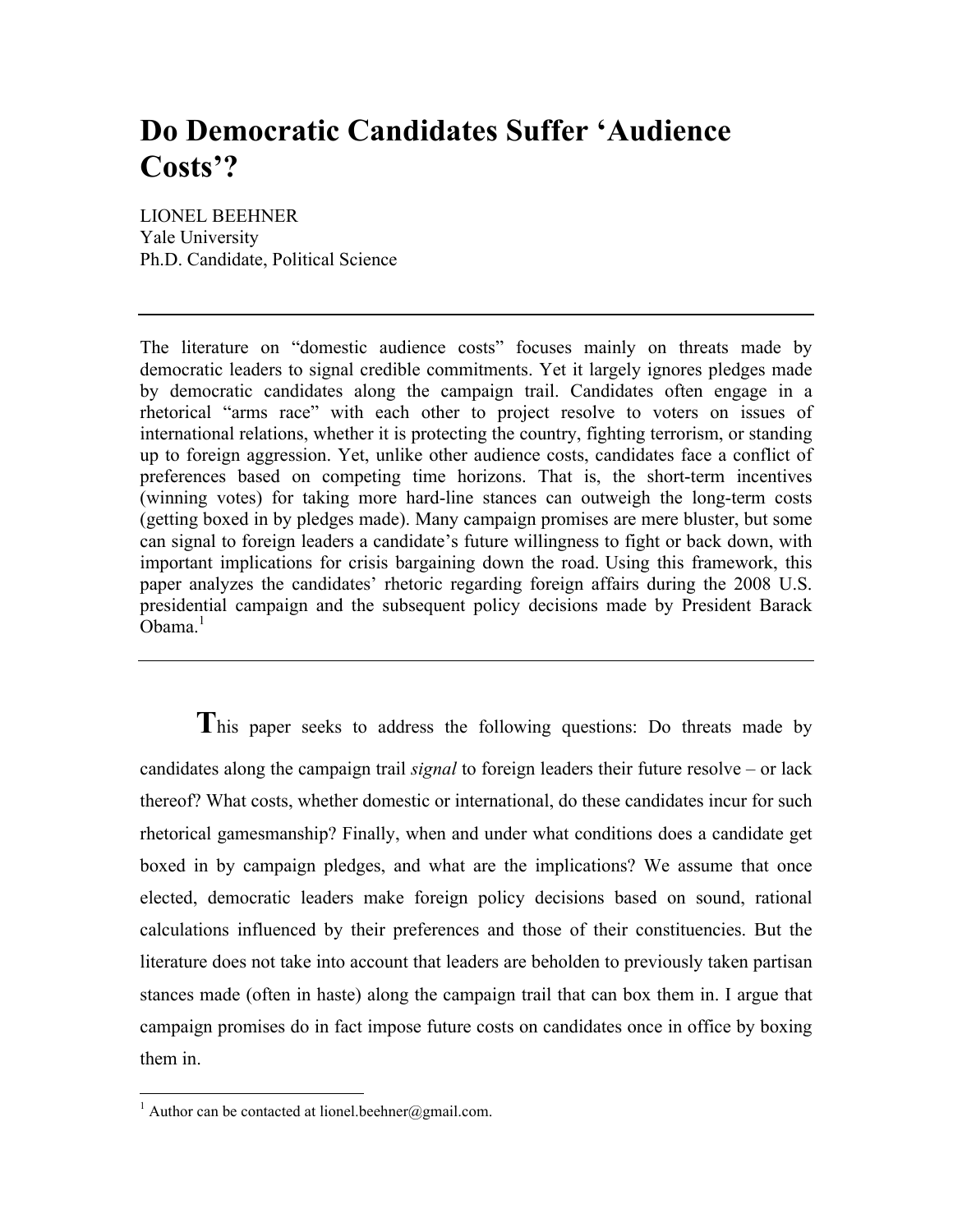This paper proceeds as follows: First, I review the audience costs literature and examine how it relates to elections and campaign rhetoric. Next, I outline my theoretical argument and causal mechanism. Finally, I briefly examine the 2008 U.S. presidential race, the campaign positions taken by the candidates and their posturing on the wars in Iraq, Afghanistan, and Georgia to determine if their proclamations incurred any future "audience costs,"<sup>2</sup> and what implications they had for international relations.<sup>3</sup>

#### **Literature Review**

According to the literature on "audience costs," democracies are better able to overcome informational gaps and reveal their true preferences early on in crises, thus preventing escalation. Facing a steeper cost for waging—and losing—a war than, say, unelected autocrats, democratic leaders are less likely to bluff or try "limited probes" during a crisis (Fearon 1994). Voters, especially those concerned about the reputations of their country, disapprove when their leaders do not follow through on verbal threats made (Tomz 2007). Conversely, opposing states are more likely to assume that threats made by democratic leaders are more credible due to their higher "audience costs." That is, they would be more likely to see a drop in their popularity or be voted out of office if they issued a threat and then backed down. Because democracies are better able to signal their intentions than non-democracies, this greater transparency reduces the security dilemma between states and lowers the risk of crises escalating into war (Russett, Oneal 2000).

But this theory neglects an important component of the democratic process: elections campaigns. During election years, candidates make any number of foreign policy pronouncements along the campaign trail to win over undecided voters. They face a conflict of preferences based on conflicting time horizons. That is, their first order of business is to win the election, or at least win over undecided voters in the immediate

<sup>&</sup>lt;sup>2</sup> This paper does not assume that candidates are cynical or irrational and will say anything to win votes or always take a partisan stance but that their positions do shift depending on what voters want, as the 2008 case of Georgia illustrates.

<sup>&</sup>lt;sup>3</sup> Generally speaking, audience costs theory deals with threats, not promises. For the purposes of this paper, I will use the two interchangeably, since a candidate who is not an incumbent cannot obviously carry out a threat until in power. So stump speeches on foreign policy, almost by definition, are promises. I understand the difference is not just semantic. As Robert Jervis (2002) writes, "I might be believed to be ready to carry out my promises but not my threats." Renato Corbetta, in a working paper ("Informal Commitments and Intervention in Ongoing Conflicts"), finds that states make any number of "informal commitments"; most just signal "cheap talk" but some of which incurs "reputational costs" to states.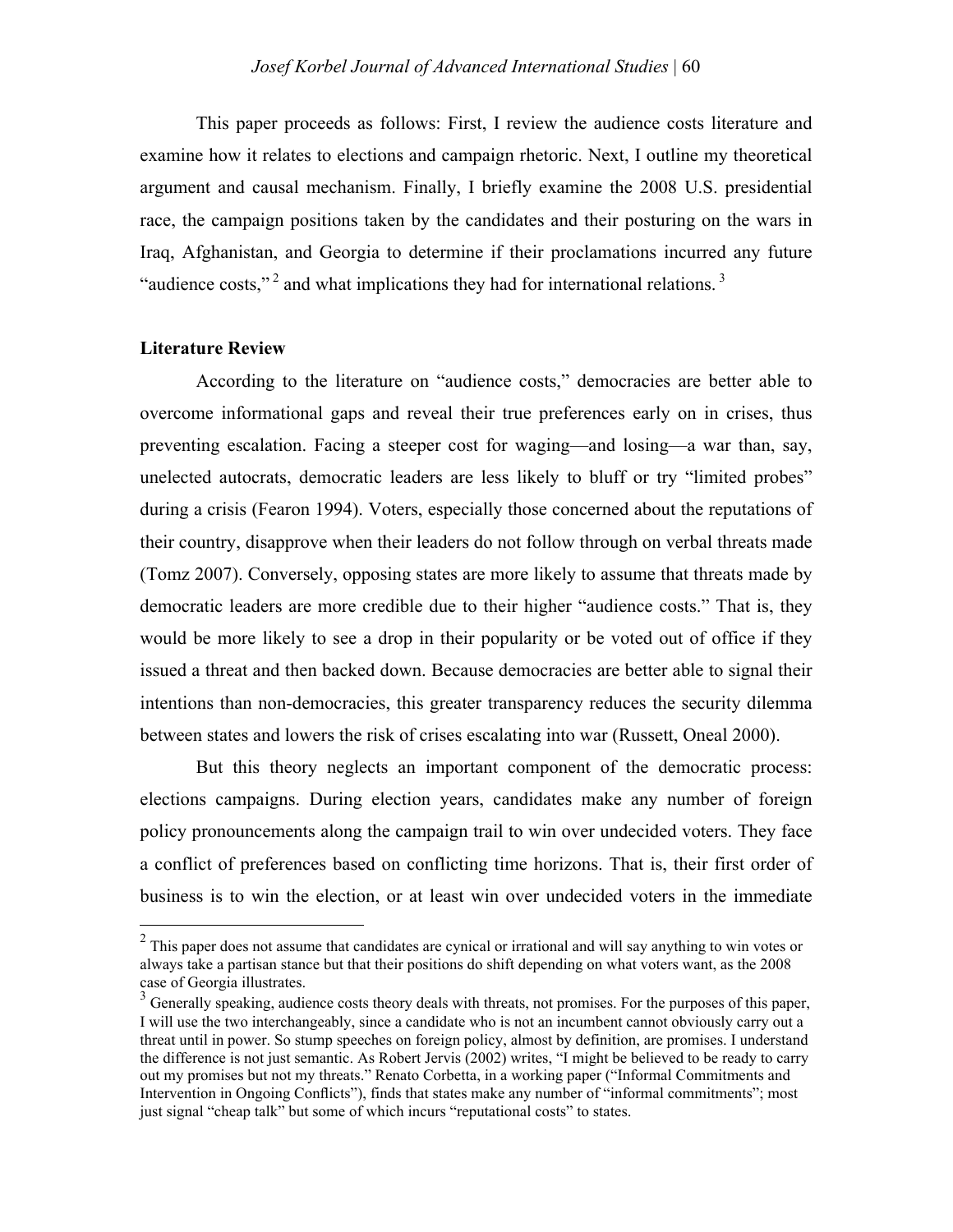state they are campaigning in. To do this, they often make statements that project resolve. In this sense, they are driven by a shortsighted goal. But they also prefer flexibility once in office to negotiate treaties, bargain with their foreign counterparts, and escalate or terminate conflicts—in short, leave their stamp on the world.<sup>4</sup> They prefer not to be boxed in. As candidates, they are motivated by ego, ambition, and winning votes, not by winning friends and allies abroad.<sup>5</sup> They face two decisions once in office: They can renege on their campaign promises and risk alienating voters next time up for office, or they can follow through on their promises, so as not to lose political capital both at home and abroad.<sup>6</sup>

Indeed, the words of candidates *signal* to foreign states their future willingness to fight or not fight, should a crisis arise. At the basis of this theory is an audience-cost mechanism linking a state's foreign policy with the selection and domestic "punishment" of its leaders. James Fearon (1994), for example, writes about a dilemma leaders face regarding misplaced incentives to exaggerate or misrepresent their willingness to use force or escalate crises. They make veiled public warnings, or deploy or mobilize forces. The idea is to signal that the preferred course of action for the state is to use force rather than to make concessions (Fearon 1997).<sup>7</sup> This is meant to "demonstrate resolve" in the face of a threat. The opponent, realizing the credible commitment of the democratic leader's action, will either escalate or back down. A leader who chooses to back down is perceived to suffer a greater "diplomatic humiliation" (Schelling 1960) the more the crisis escalates. But as a crisis grows, a leader can expect greater reward for standing firm, provided the state's opponent backs down. Think of a poker player winning a large pot after the final round of betting.

 <sup>4</sup> Notice the media-driven trend ever since Harry Truman of stamping a president's name with a doctrine, so we have a "Bush Doctrine," a "Clinton Doctrine," and so forth.

 $<sup>5</sup>$  Note John McCain's repeated campaign slogan in 2008 of saying the three letters he saw when he stared</sup> into Russian Prime Minister Vladimir Putin's eyes were "K-G-B." One imagines his rhetoric toward Russia would have changed and been less caustic if he had won the presidency.

<sup>&</sup>lt;sup>6</sup> This kind of election cost is obviously not present for an incumbent candidate who wins reelection, unless they are grooming their vice president to follow in their place. This argument is made often to support the fact that second-term presidents often have very successful tenures in terms of foreign policy, because they are neither seeking the approval of the international community nor of domestic voters. They also are worried about cementing their "legacy," and so look to achieve grandiose bargains of lasting import, like a Middle East peace deal.

 $^7$  Fearon (1997) distinguishes between two different types of "costly signals": tying hands and sunk costs.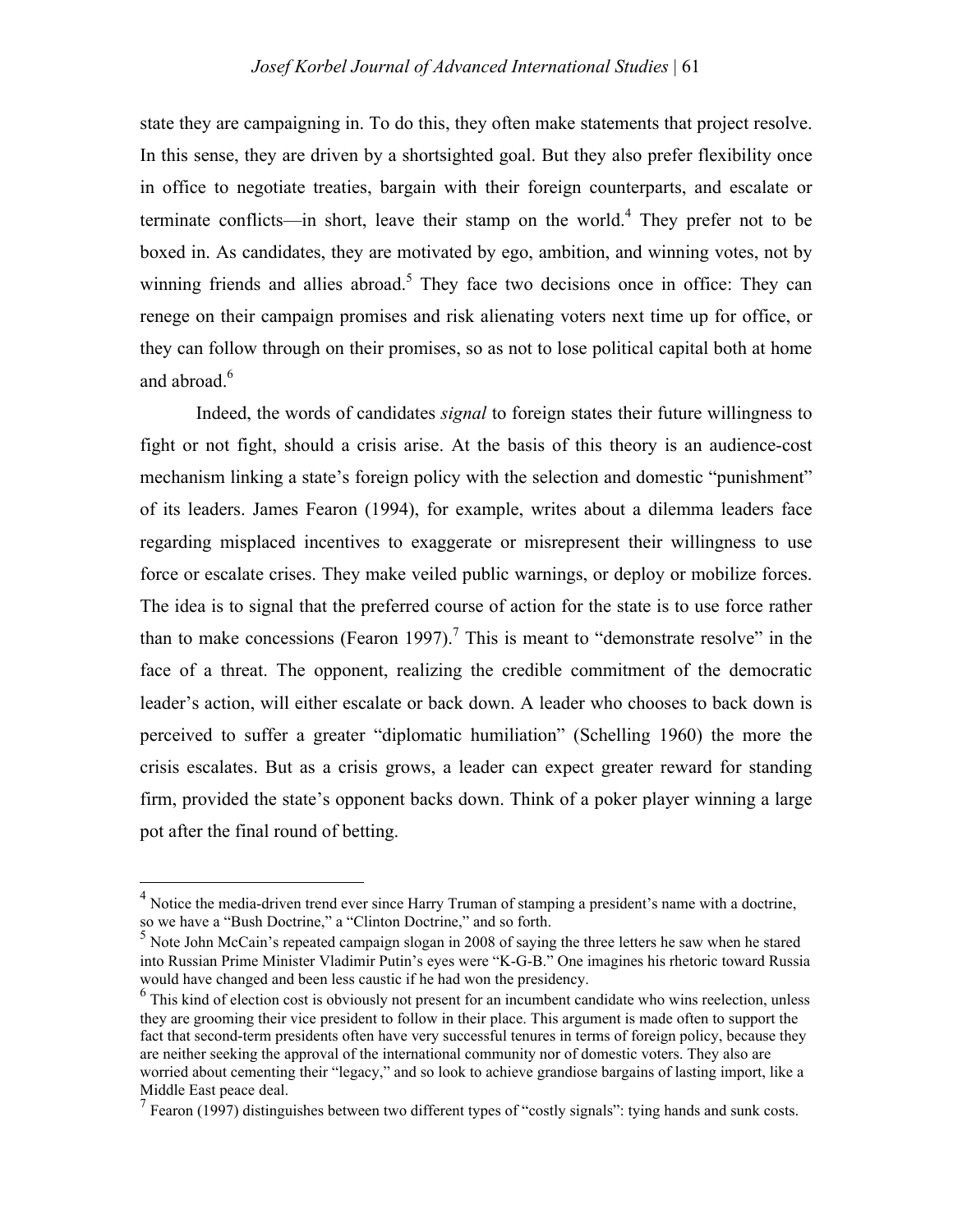#### *Josef Korbel Journal of Advanced International Studies* | 62

Thus, state leaders "have private information about their willingness to use force rather than compromise, and they can have incentives to misrepresent this information to gain a better deal," writes Fearon (1994). But the audience costs literature has come under some intense scrutiny from scholars in recent years for lacking rationalism (Sartori, 2002), for downplaying the importance of an audience's policy preferences (Snyder and Borghard 2010), and for lacking plausibility when tested with conflict datasets that contain actual threats (Downes and Sechser 2011). Also, presidential candidates, though privy to daily intelligence briefings on national security threats, do *not* have complete information. Nor would it necessarily matter, since they may have a private incentive to exaggerate threats (especially if the threats are perceived to be the responsibility of botched policies by an incumbent). No candidate in recent history has won an election by waxing soft or uncertain on perceived foreign threats.<sup>8</sup> The result is an escalation of tough-sounding rhetoric. Much of what gets said on the campaign trail is just rhetorical noise and "cheap talk" and thus not a credible signaling mechanism of future policies or preferences. Still, leaders in foreign capitals cannot tell *which* statements are just campaign bluster to win votes, and *which* are genuine policy stances.

#### **Electoral Audience Costs**

There are obvious audience costs present during campaigns, though these are different from those facing democratic leaders once in office. Fearon writes about "public demands or threats [that] 'engage the national honor'" if a leader backs down in the face of a threat made. He argues that domestic audiences "may provide the strongest incentives for leaders to guard their states' 'international' reputations." Adds Kenneth Schultz (1999): "[V]oters are therefore motivated to punish those who sully the national honor by making public commitments and then failing to carry through on them. Making a threat and then backing down would be seen by voters —and exploited by challengers – as a foreign policy failure." Yet, candidates have private incentives to sound more macho,

 $\frac{1}{8}$  $8$  This is not to assume that all presidential candidates must be anti-war, as the 2012 Republican field of candidates suggests.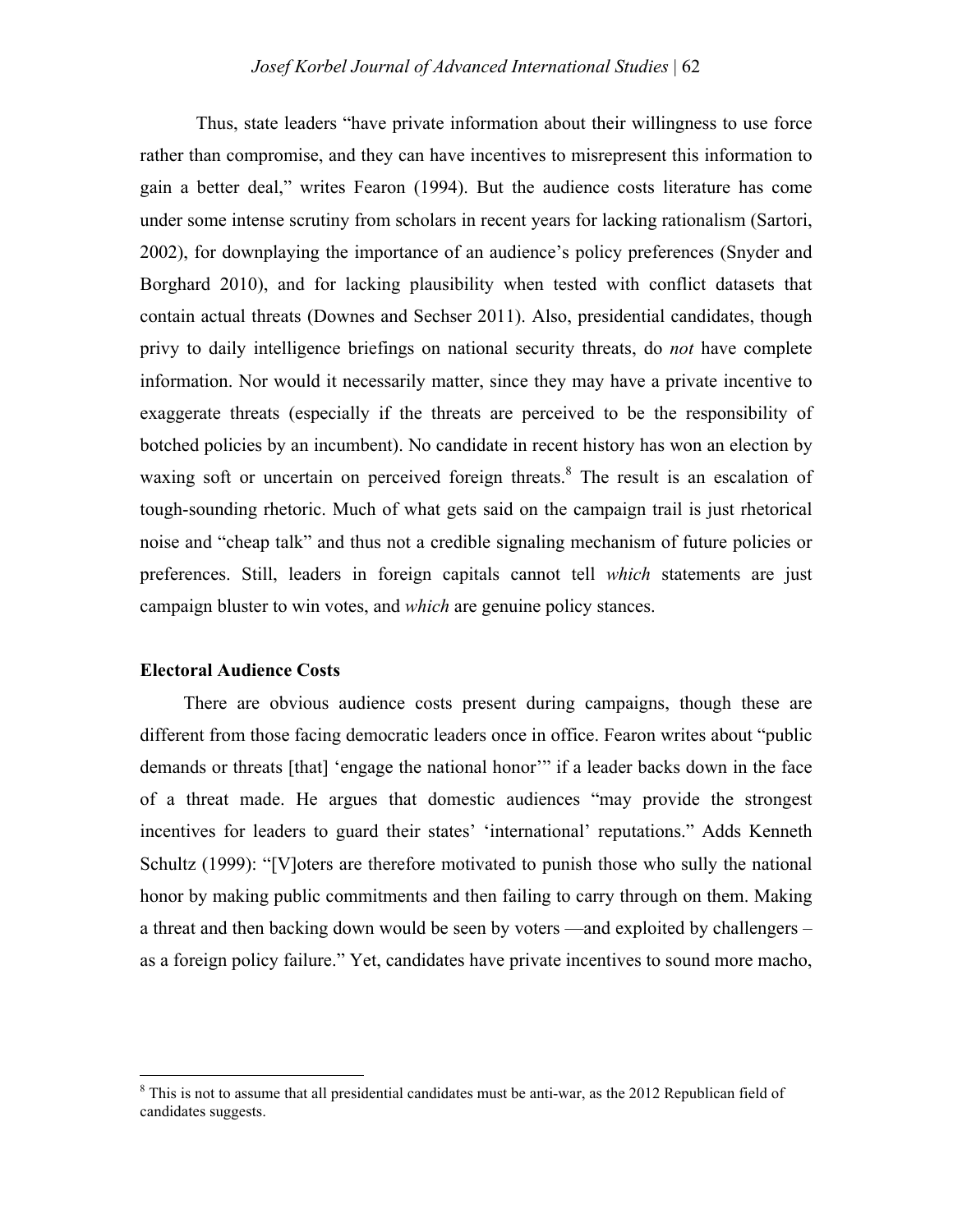patriotic, and resolute on issues of national security than their opponent.<sup>9</sup> The cost of *not* engaging in this rhetorical arms race with one's opponent may be an electoral defeat. Thus, like in other cases of crisis bargaining, both camps of a presidential contest may have hidden incentives to bluff.

There are two audiences for every speech a candidate makes, and they are often in conflict. The first audience for these pronouncements is undecided voters in key swing states. According to the Pew Research Center, 63 percent of undecided voters are female, 27 percent are age sixty-five and older, and many tend to be less well educated and more religious than voters who have already chosen their candidate.<sup>10</sup> Scholars find that domestic audience costs tend to be highest among doves, isolationists, the highly educated, and Democrats than among other demographic groups (Tomz 2007). This finding suggests, then, that audience costs would be *lower* among undecided voters.<sup>11</sup> Moreover, empirically we find that a strong, muscular foreign policy sells well to a less educated American electorate, whose "citizens disapprove of empty threats" (Tomz 2007, 831). That partly explains why candidates drape themselves in the colors of the flag, surround themselves with military vets in uniform, and make bold declarations of protecting their country.

The second audience, which candidates often forget, is foreign states. After all, one of the candidates will prove victorious and become leader, and so both of their statements are parsed in the international press and can act as signaling mechanisms not just of future policy preferences but also credible commitments of future resolve – or lack thereof (if they fail to follow through, this can signal "hollow threats," which can then be interpreted that the candidates do not mean what they say or are dishonest).<sup>12</sup> The world

<sup>-&</sup>lt;br>9 Recall the most talked-about campaign ad from the 2008 election was Hillary Clinton's "3 a.m. phone call" ad, which suggested that her primary opponent, Barack Obama, was untested on issues of national security.

<sup>10</sup> http://www.npr.org/templates/story/story.php?storyId=96403104

 $11$  With Tea Party-mania sweeping U.S. politics, one prediction, given the "audience costs" literature (Tomz, 2007) is that as American voters lean increasingly isolationist and non-interventionist, then audience costs can be expected to rise, not drop. The implications, in theory, would be fewer American-led crises escalating into conflicts. Consider the growing unpopularity of the U.S.-led NATO intervention in Libya among opposition candidates in the 2012 presidential election and among lawmakers in Congress.

<sup>&</sup>lt;sup>12</sup> Robert Jervis (2002) suggests such explicit signaling of strength may act in reverse. He writes: "For an actor to claim that it is committed to taking a certain action will increase the costs it will pay if it behaves otherwise, and if this were the only effect this would increase others' estimates of how likely it is to carry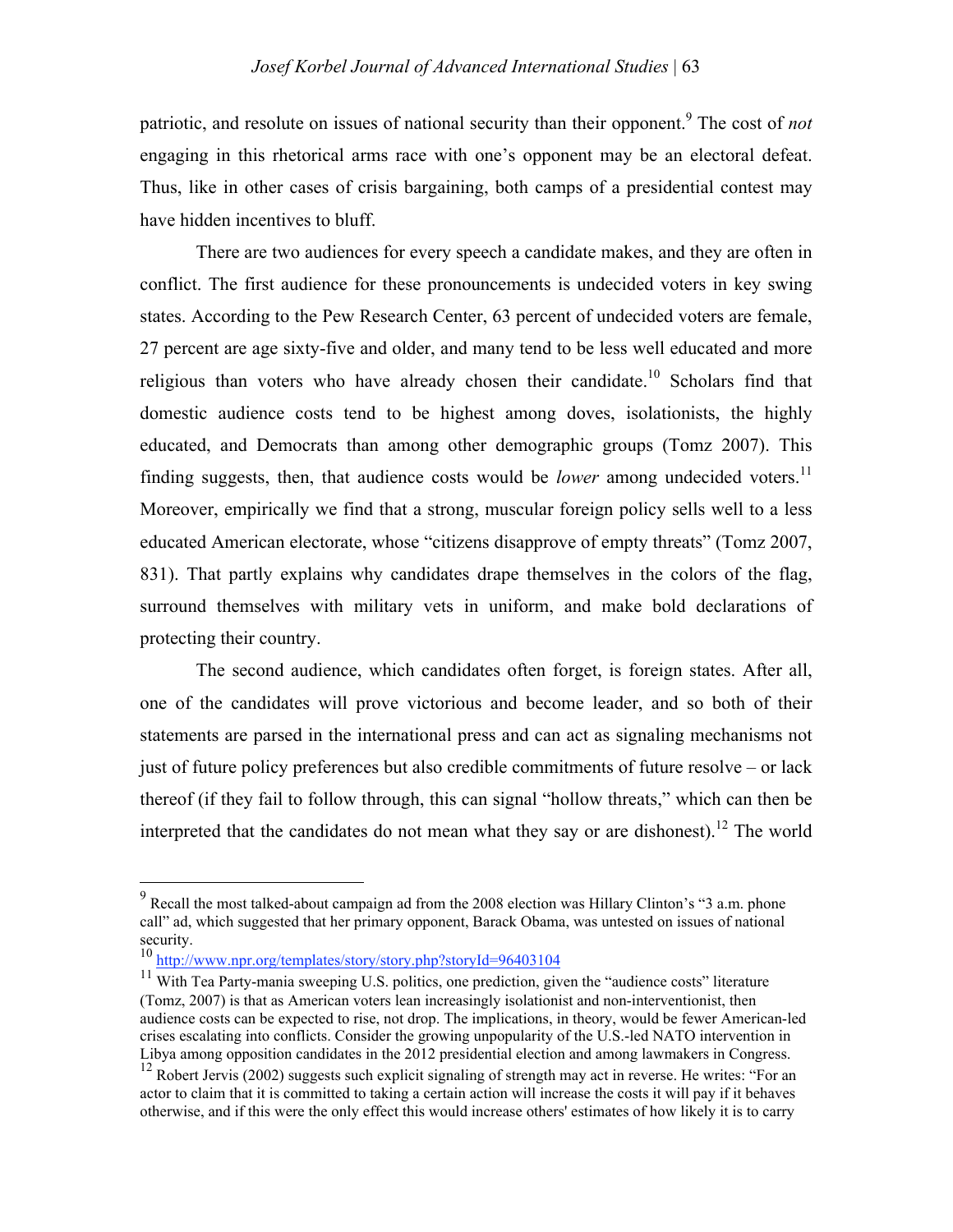influences the election's participants as much as vice versa. Kristopher Ramsay (2004) writes that candidates are rational actors aware that the "world is watching," and so "open political competition at the national level influences, or gets influenced by, the politics between states."13 But foreign leaders do not know these candidates because most enter elections without a clear record on international affairs. This uncertainty, heightened by rhetorical gamesmanship made by candidates along the campaign trail, can trigger an unintended escalation of hostilities and conflicts abroad. A foreign power may dismiss an ultimatum issued by a candidate as mere bluster or "cheap talk." After all, because an opposition candidate cannot mobilize troops or form alliances, it cannot credibly signal commitments of resolve. "The opposition," Ramsay (2004) writes, "has no policy lever that can reveal its competence or one that can undermine the nation's reputation."

Moreover, given the sheer volume of such pronouncements, the message may fall on deaf ears abroad.14 Yet *because* of the 24-hour news cycle that chronicles a candidate's every last word, not to mention campaign seasons that now stretch for over a year, candidates' speeches are dissected for clues of future behavior. This is not the case for congressional races. Scholars generally agree it is the executive branch, not Congress, which controls foreign policy. Congress can erect roadblocks, but it is powerless to prevent a president from waging war (Howell and Pevehouse  $2005$ ).<sup>15</sup> Because a president is the decider when it comes to U.S. foreign policy, foreign governments should parse his statements as a candidate for signals of resolve, or lack thereof.

Consistency also bedevils candidates for higher office. After all, audience preferences vary from state to state. What wins hearts in Miami may turn off voters in Philadelphia. Thus, a rational candidate should tailor their message to the audience whose

out this act. But the fact that the actor felt the need to commit itself conveys information, and others may infer that only the weak need to try to bolster their resolve."

<sup>&</sup>lt;sup>13</sup> Ramsay examines the role the opposition plays during a crisis, focusing on the Berlin crisis and presidential campaign of 1948 and Suez crisis of 1956.

<sup>&</sup>lt;sup>14</sup> During the 2008 campaign, Barack Obama promised to deliver an annual address on U.S. foreign policy. "I'll give an annual 'State of the World' address to the American people in which I lay out our national security policy," he said in an October 2, 2007 speech. Despite the bold promise, he has never delivered such an address.

<sup>15</sup> In their article (*International Organization*, 2005), Jon Pevehouse and William Howell do not argue that Congress should be ignored, unlike most of the literature on America's use of force. Specifically they find that, at least with regards to major uses of force during the second half of the  $20<sup>th</sup>$  century, it depends on the partisan composition of Congress.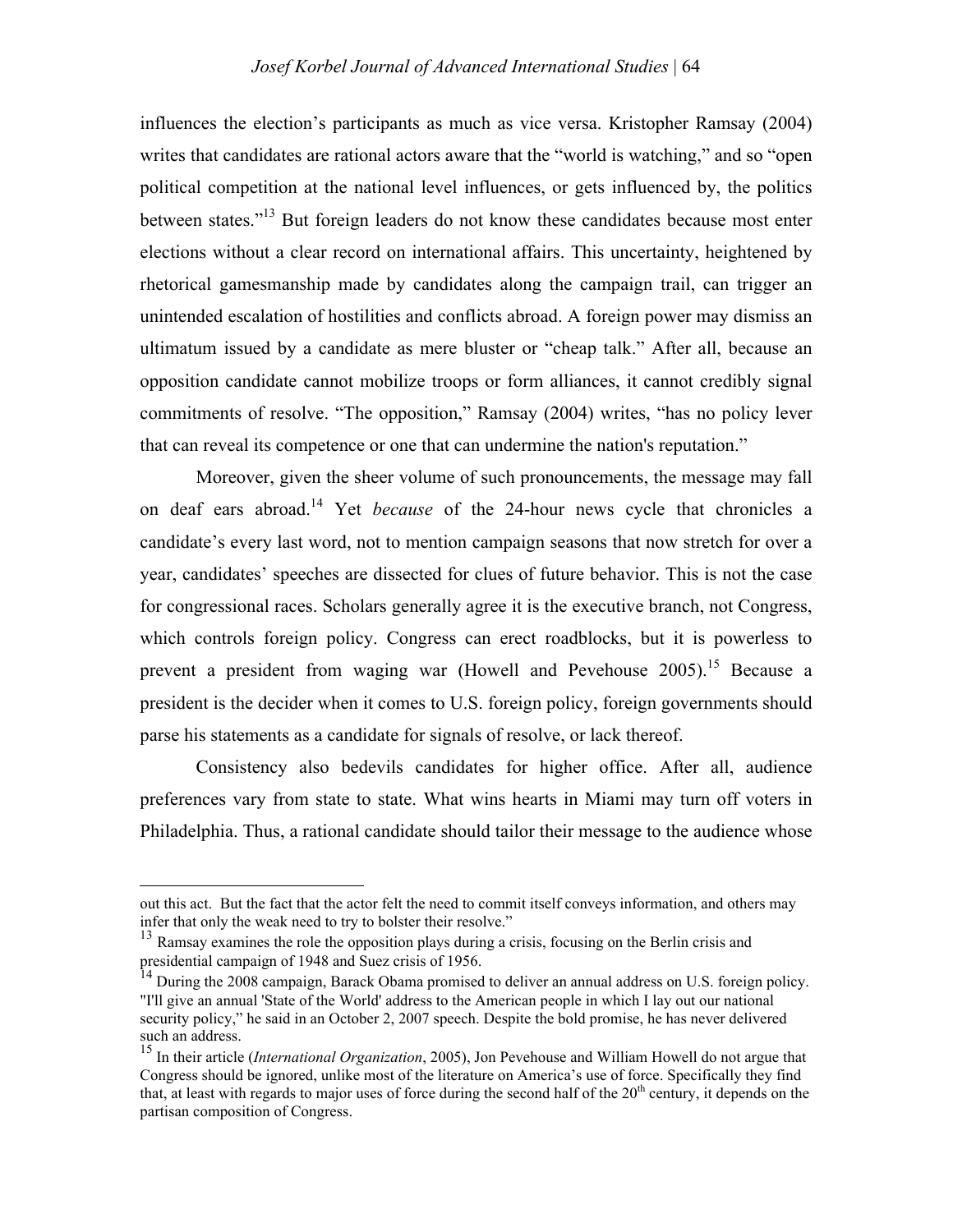votes are most up for grabs but that also runs the risk of being inconsistent, which can signal a lack of confidence in foreign matters. Tomz (2007) finds that 72 percent of respondents complain that inconsistency hurts the reputation and credibility of the country. It can also result in reflexive speeches by candidates that emphasize "supporting our men and women in uniform" but by extension, leaving open the specificities, such as boosting funding for the war effort (which if it includes veterans' care, supplies, and troops in the field can heighten the conditions for conflict escalation). Other reflexive campaign rhetoric can manifest itself in stances against competitors like China or Russia. A candidate is rewarded for tough-sounding rhetoric by being voted into office. Once in power, leaders must then either follow through on their campaign promises, or back down and risk alienating voters and losing reelection in four years.<sup>16</sup>

According to the democratic peace tradition, democratic institutions promote peace for several reasons: First, they promote accountability and competition among parties, which in turn places constraints on the executive branch; they raise the political risks and costs of waging war (Bueno de Mesquita 1992; Lake 1992); democratic institutions reveal important information about a leader's incentives in a crisis and improve a government's ability to credibly signal their commitment and resolve (Schulz 1999). Finally, transparent institutions overcome the informational asymmetries that cause crisis bargaining to break down. But elections do not always comply with this peace-making calculus. For one, to win votes, candidates make speeches to signal their strength on issues of national security. They are not thinking about future interactions with foreign leaders but instead trying to project strength, confidence, and patriotism. Again, candidates' short-term goal of winning the election often conflicts with their longterm preferences—to *not* get boxed in on matters of foreign policy. Yet this projection of tougher resolve and security, such as building a missile shield in Europe, can be misperceived as a threat to foreign powers. Because foreign leaders cannot determine which threats are genuine and which are not, they must assume that a candidate's rhetoric will more or less align with future policies, and react accordingly.

 <sup>16</sup> A classic example is Barack Obama's January 19, 2008, campaign speech in which he promised to recognize the Armenian genocide as president. Yet in a statement on April 24, 2009, a day of memorial for the event, he never mentioned the word "genocide" and he has not officially endorsed a House resolution recognizing the genocide, ostensibly for fear of upsetting Turkey (Source: Politifact.com).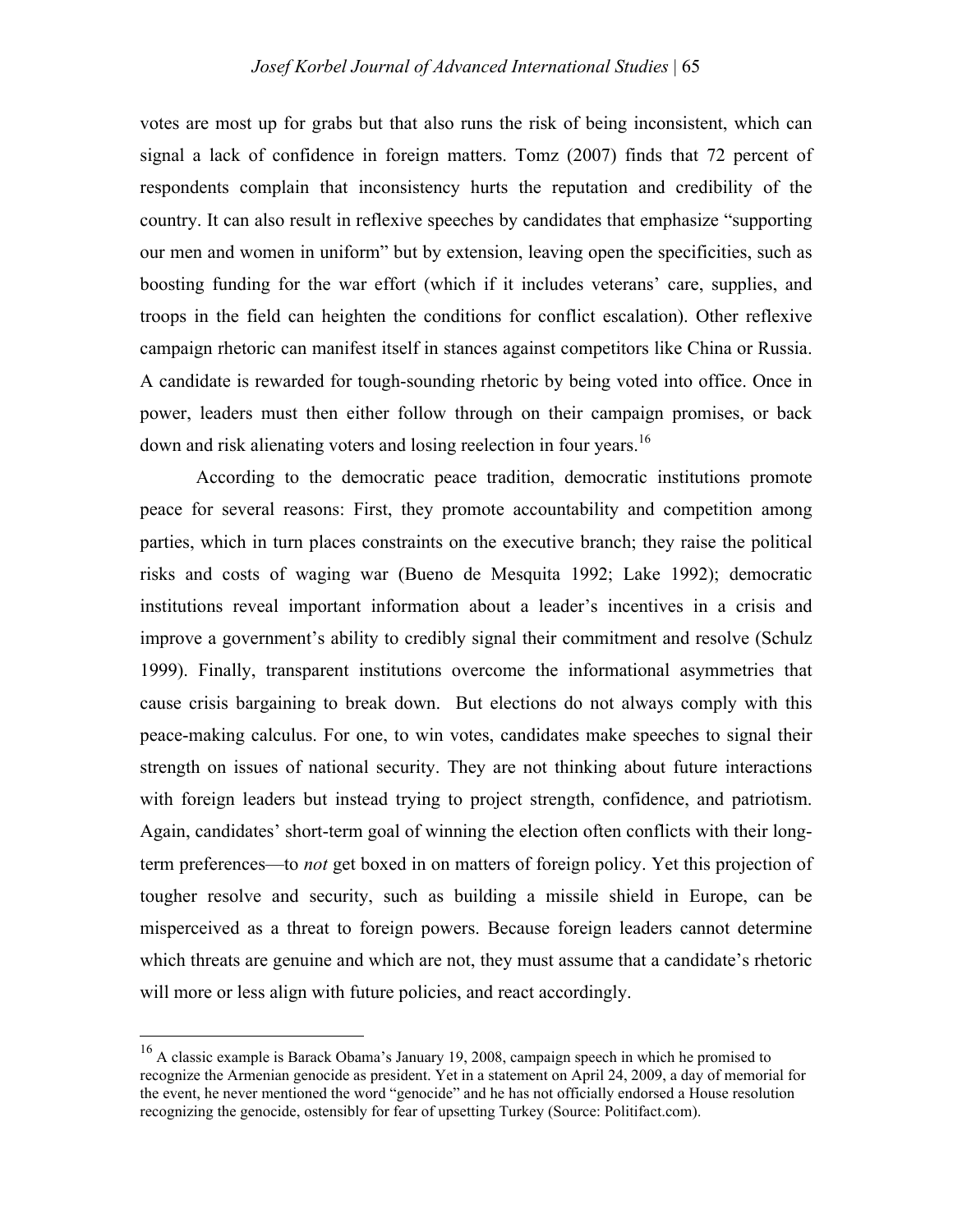According to the "audience costs" literature (Fearon 1994), democratic leaders are less likely to make threats because they do not want to suffer the domestic backlash for not following through on their commitment.<sup>17</sup> Put another way, domestic audiences can enhance credibility of our commitments abroad by "punishing leaders who say one thing but do another." Conversely, if they do make a threat, a foreign leader is more likely to back down because they know that a democratic leader cannot back down and thus is serious about the threat. Where audience costs are low—such as in an autocracy—these kinds of threats are viewed as less credible because the costs are lower if the autocrat backs down (North Korea has repeatedly promised to turn Seoul into a "sea of fire."). But a democratic candidate, unlike a democratic leader, is less bounded. Again, the incentive to bluff in the short term to win voters is high. *Because they are driven by ego and ambition, the short-term preferences and cost-benefit analysis of democratic candidates more often mirror those of autocrats than democratic leaders.*

Sometimes these statements are bold promises—such as Barak Obama's promises to close Guantanamo or to pull combat troops out of Iraq—that line up with a candidate's *actual* policy preferences. That is to say, sometimes pronouncements dovetail with a candidate's moral and political philosophy and with their normative view about how the world should work. But some positions will be formulated based solely on interactions with their opponent and informed by short-term calculation to appeal to voters in a certain state or region. Candidates campaigning in southern Florida, for instance, may privately advocate greater engagement with Havana. But to win Cuban-American voters, their speech will have to sound hawkish on U.S.-Cuban relations. In recent presidential campaigns, there are several instances when candidates looking to win voters tended to take hard-line or hawkish stances when it came to issues of national security, specifically on prominent issues such as border security, fighting terrorism abroad, or addressing potential threats like Russia or China. The short-term incentive is to not only exaggerate perceived threats abroad—whether Islamic terrorism or Russian resurgence—but to exaggerate their own resolve and determination should a threat emerge.

 $17$  Snyder and Borghard (2009) disagree. They find that audience-cost mechanisms are rare and have a small effect on crisis behavior. Yes, the public cares "about their country's reputation and national honor but independently of whether their leader issues an explicit threat." But more important, they argue: "[R]eal audiences care far more about the overall substantive consequences of the leader's policy, which we call policy costs, than they do about the leader's consistency between threats and subsequent actions."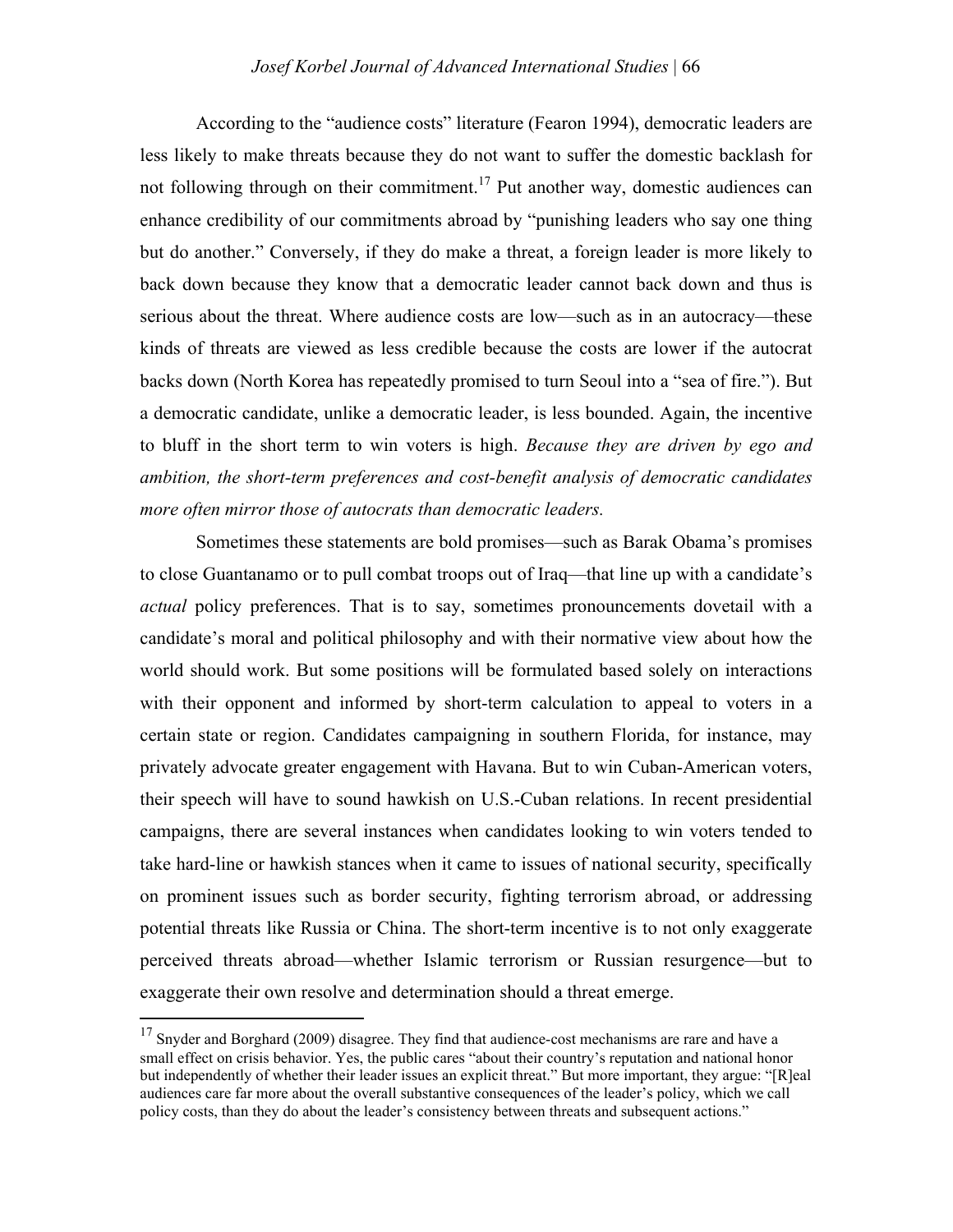Voter preferences, of course, also matter. The public is not always a gun-shy force for pacifism or a check on democratic leaders' ability to wage war, contrary to democratic peace theory. That is because of all-volunteer professional militaries, and the diminished influence of anti-war groups (Rosato 2003). As one historian noted, "The American public has wanted only one thing from its commander in chief: quick wars for substantial victories with minimal costs (Reiter and Stam 2002).

Much also depends on domestic conditions. The literature is divided on the influence of such conditions on U.S. decisions to use force. Some scholars find that political leaders "see" opportunities to use force abroad or escalate hostilities when the domestic economy is not good or they lack a clear plan to rescue the economy (Russett 1990). Others find that electoral cycles have little bearing on a president's decision to use force (Gowa 1998). Moore and Lanoue (2003) argue that "international politics, not domestic politics, [must be] the primary determinant of conflictual U.S. foreign policy behavior." Wang (1996) finds that both "internal and international influences operate but that force is invoked less frequently when elections are near (perhaps because the rally effect is too unreliable) and more often to avoid a foreign policy defeat that would be politically damaging than to achieve outright political gains."

The incentives to push for war ahead of or during an election can vary. Some scholars suggest that crises abroad can distract voters from a candidate's lack of domestic policy experience or declining popularity (or perhaps some scandal). Also, incumbents, especially those facing sinking public approval ratings, may seek to create a "rally around the flag" effect (Howell and Pevehouse 2005; Waltz 1967). Exaggerating a foreign threat or instilling fear can scare up votes. Candidates can signal resolve to voters with tough rhetoric against foreign enemies.<sup>18</sup> John Kerry used this tactic when he repeatedly criticized incumbent President George W. Bush for apparently not pursuing Osama Bin Laden in Tora Bora.

<sup>&</sup>lt;sup>18</sup> Much has been made of presidential candidates sounding tough on Russia and China on the campaign trail, only to cave or be swooned in front of their leaders once in office. Recall George W. Bush's "looked into his soul" comment when he met Vladimir Putin in 2000.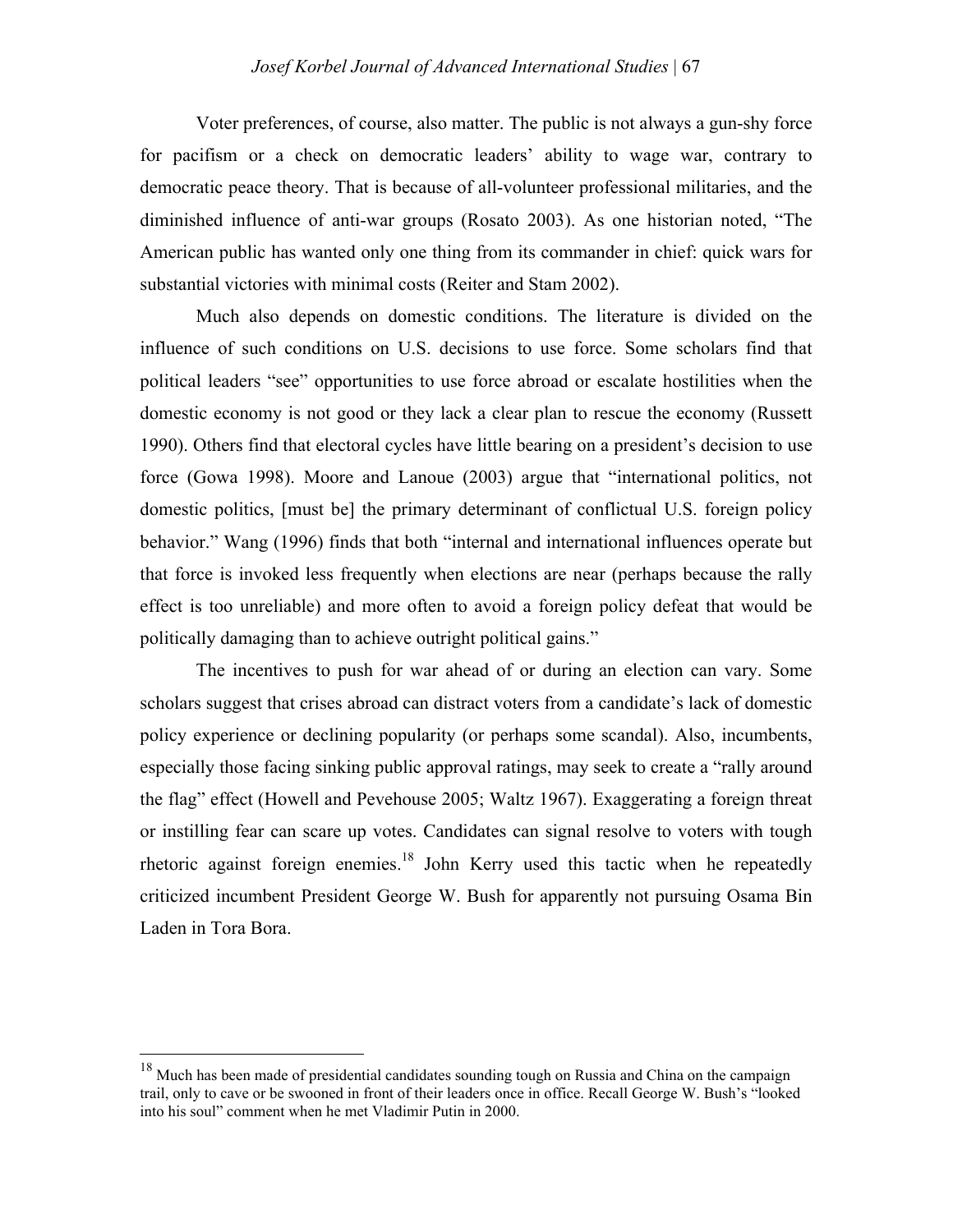#### **Empirical Cases from the 2008 U.S. Election**

This paper will examine two examples from the 2008 U.S. presidential contest, which dominated the foreign policy agenda: the war in Afghanistan and Russia's invasion of Georgia. These case studies provide conflicting outcomes. In the first, President Obama persisted with his policy despite domestic political costs. In the second, the president reneged on his campaign promise with little consequence.

The "situation in Iraq" ranked as the most important issue among voters (along with the economy), according to a February 2008 Gallup poll.<sup>19</sup> A subsequent poll taken in August 2008 found that Republicans, by a margin of two-to-one, rejected a timetable for withdrawing from Iraq. By contrast, Democrats favored a phased withdrawal by a ratio of five-to-one.<sup>20</sup> Hence, a common talking point of Barack Obama's campaign was differentiating the "good" war in Afghanistan with the "bad" war in Iraq. In the words of the *New York Times*, Obama's anti-war rhetoric "electrified and motivated his liberal base."21 Contrast Obama's comments on Iraq with those of his opponent, John McCain. "The success we've achieved so far was not because we were threatening them. The success we've achieved so far is because we told them we were staying…to threaten withdrawal, frankly, is an option that I would be very reluctant to exercise unless I was sure that we had no other option, and I think we have lots of them."<sup>22</sup> McCain's position was one of not disrupting the status quo, for fear of destabilizing Iraq, while Obama had carved a position as that of the anti-Iraq War candidate. During the candidates' second debate, Obama said "[P]art of the reason I think it's so important for us to end the war in Iraq is to be able to get more troops into Afghanistan." He gave a 16-month calendar for removing all combat troops from Iraq, a pledge he later followed through on in August  $2010^{23}$ 

 <sup>19</sup> http://www.gallup.com/poll/104320/iraq-economy-top-issues-voters.aspx

<sup>20</sup> http://www.gallup.com/poll/106309/iraq-war-attitudes-politically-polarized.aspx

<sup>21</sup> http://www.nytimes.com/2008/12/04/us/politics/04military.html

<sup>22</sup> Interview with John McCain, *New York Times* (September 17, 2008): http://elections.nytimes.com/2008/president/issues/iraq.html

<sup>&</sup>lt;sup>23</sup> In a August 2 speech, President Obama confirmed the end of all combat operations in Iraq but agreed to leave 50,000-65,000 troops to advise and assist the Iraqi military and government as well as protect U.S. interests.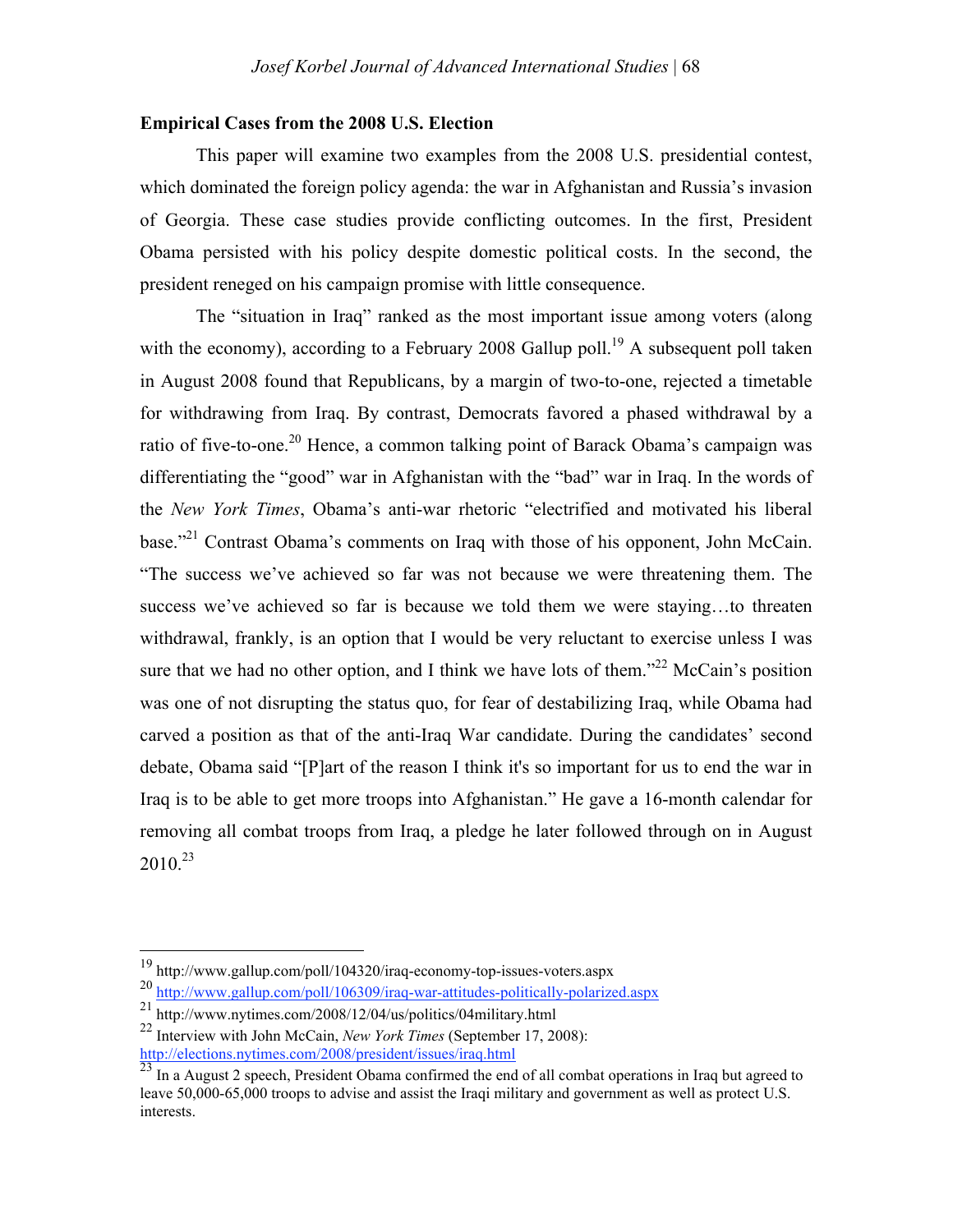Contradicting his exit strategy from Iraq, President Obama's surge of forces into Afghanistan has proven more contentious. In a speech delivered back in October 2007, Obama pledged, "As president, I would deploy at least two additional brigades to Afghanistan to re-enforce our counter-terrorism operations and support NATO's efforts against the Taliban." He also promised to ratchet up non-military aid in Afghanistan to \$1 billion. Perhaps most controversially, he said "if we have actionable intelligence about high-value terrorist targets and [then-Pakistani] President Musharraf won't act, we will." The purpose of his speech was less to win voters than to differentiate his counterterrorism platform from that of his Democratic primary opponent and to sound more hawkish.

In this case, Obama the president followed through on pledges made by Obama the candidate. He surged 30,000 forces into Afghanistan, put more pressure on Pakistan, and eventually even carried out his threat to act unilateraly to kill or capture al-Qaeda's leader were he provided with actionable intelligence, something his opponents suggested was naive becaues it would imperil U.S.-Pakistani relations. He did get a small "bump" in his approval ratings, which rose above 50 percent approval in a May Gallup poll for the first time in several months. $^{24}$ 

Yet the president has suffered audience costs precisely because he followed through on his promise to focus more on the war in Afghanistan. Over the past few years, America's public mood has soured on the war in Afghanistan. According to an August 2009 Washington Post/ABC News poll, 45% of those polled favored a drawdown of forces in Afghanistan.<sup>25</sup> That made the president's deliberations on the war, particularly his delicate balancing act between his civilian staff and military generals, a messier and more drawn-out process than anticipated. Also, his use of unmanned drone strikes against terrorist targets in Pakistan opened him up to criticism of killing civilians and turning Pakistanis against America. His speech delivered to West Point cadets on December 1, 2009, was a hedge of sorts: He ordered 30,000 combat troops into Afghanistan but also promised to begin drawing down forces by July 2011—a promise which he fulfilled.<sup>26</sup>

<sup>&</sup>lt;sup>24</sup> Gallup poll from May 2011 (http://www.gallup.com/poll/113980/gallup-daily-obama-job-approval.aspx). <sup>25</sup> http://www.washingtonpost.com/wp-dyn/content/article/2009/08/19/AR2009081903066.html

<sup>26</sup> http://www.whitehouse.gov/the-press-office/remarks-president-address-nation-way-forward-afghanistanand-pakistan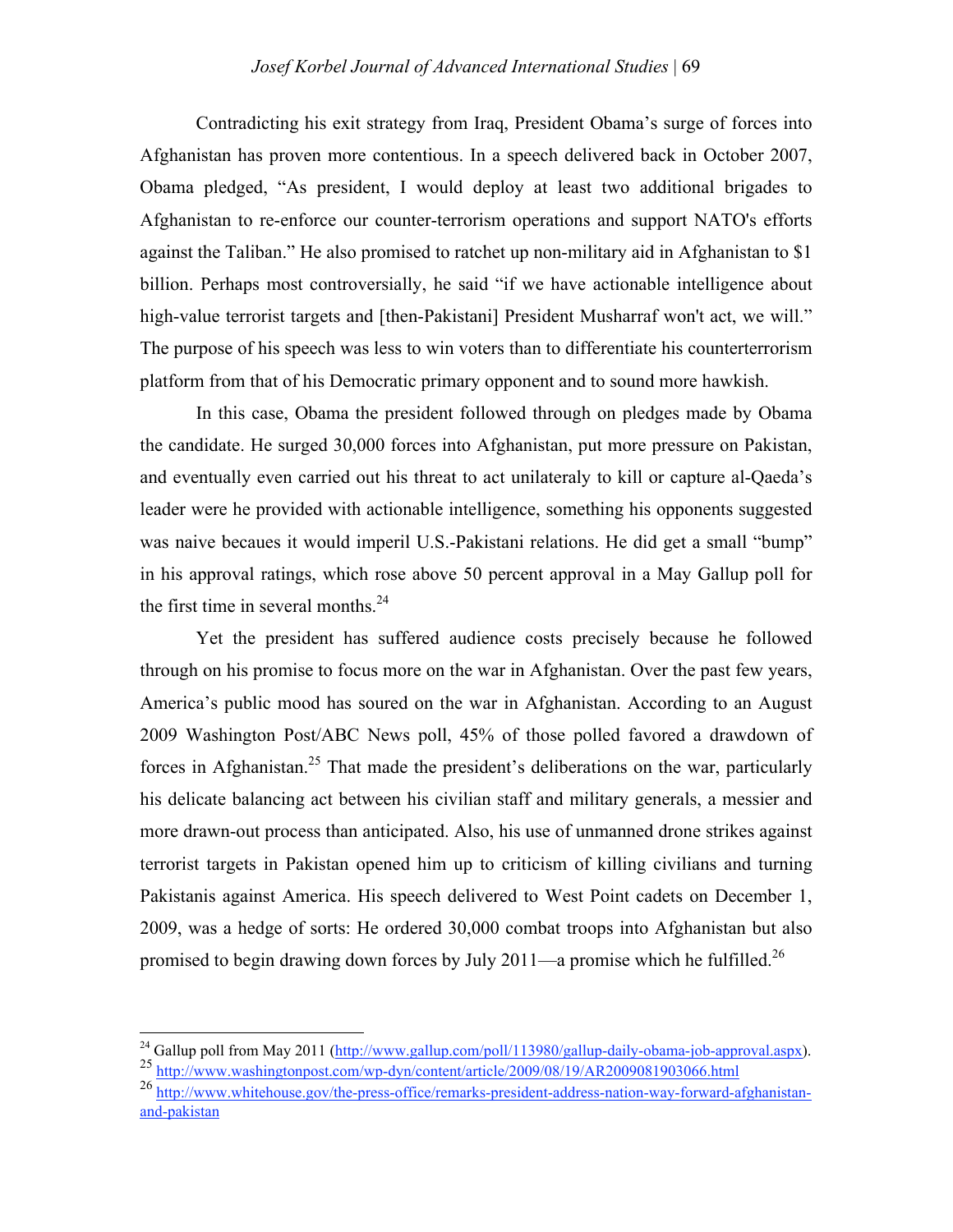#### *Josef Korbel Journal of Advanced International Studies* | 70

In this sense, Obama was boxed in by his campaign rhetoric; he could not credibly draw down forces without reneging on a previously made campaign promise. That arguably ended up costing him in terms of credibility among voters. A Gallup poll showed that the public's approval rating of Obama's handling of the war had dropped from 56% in July 2009 to 35% in December 2009.<sup>27</sup> It also may have hurt his credibility in terms of resolve among the military and appearing indecisive among some foreign leaders. There was dissent within military circles, even forcing the resignation of the president's top military commander in Afghanistan. And there was internal backbiting within his top circle of civilian advisors that negatively affected morale, decision-making, and public views of the war.<sup>28</sup> Internationally, Hamid Karzai denounced the President's strategy as an overreach of U.S. military power. In sum, there was a ratcheting up of expectations by a candidate that in the end proved damaging once in office. That is, his preferences as a candidate conflicted with his preferences as a commander in chief. By terming the campaign in Afghanistan the "good war," Obama could not credibly commit to a drawdown of forces, without going against his campaign pledge.<sup>29</sup>

A second case to consider was Russia's war in Georgia. On August 8, 2008, Russian tanks rolled into South Osettia, a breakaway province of Georgia. Following the invasion, there was tit-for-tat rhetorical gamesmanship between the American presidential candidates to signal support for Georgia and resolve against Russia. Obama called for *both* sides to exercise restraint (he was on vacation in Hawaii at the time and appeared somewhat surprised by the invasion). By contrast, McCain, whose foreign policy advisors enjoyed close ties with the leadership in Tbilisi, immediately and forcefully condemned Moscow for its act of aggression. He also placed blame not only on the Russians but also on NATO for not admitting Georgia. After Russia escalated the conflict, McCain gave his now-infamous "We are all Georgians" speech, in which he said, "[W]e learned at great cost the price of allowing aggression against free nations to

 <sup>27</sup> http://www.gallup.com/poll/124520/obama-approval-afghanistan-trails-issues.aspx

<sup>&</sup>lt;sup>28</sup> A confidential report by General Stanley McChrystal calling for more forces or else face "mission" failure" was mysteriously leaked to the Bob Woodward of the *Washington Post* in September 2009 ("McChrystal: More Forces or 'Mission Failure," Bob Woodward, Washington Post, September 21, 2009:<br>http://www.washingtonpost.com/wp-dyn/content/article/2009/09/20/AR2009092002920.html).

 $\frac{1}{29}$  Arguably a case could be made that the May 2011 killing of Osama bin Laden provided a window of opportunity to draw down from a position of strength.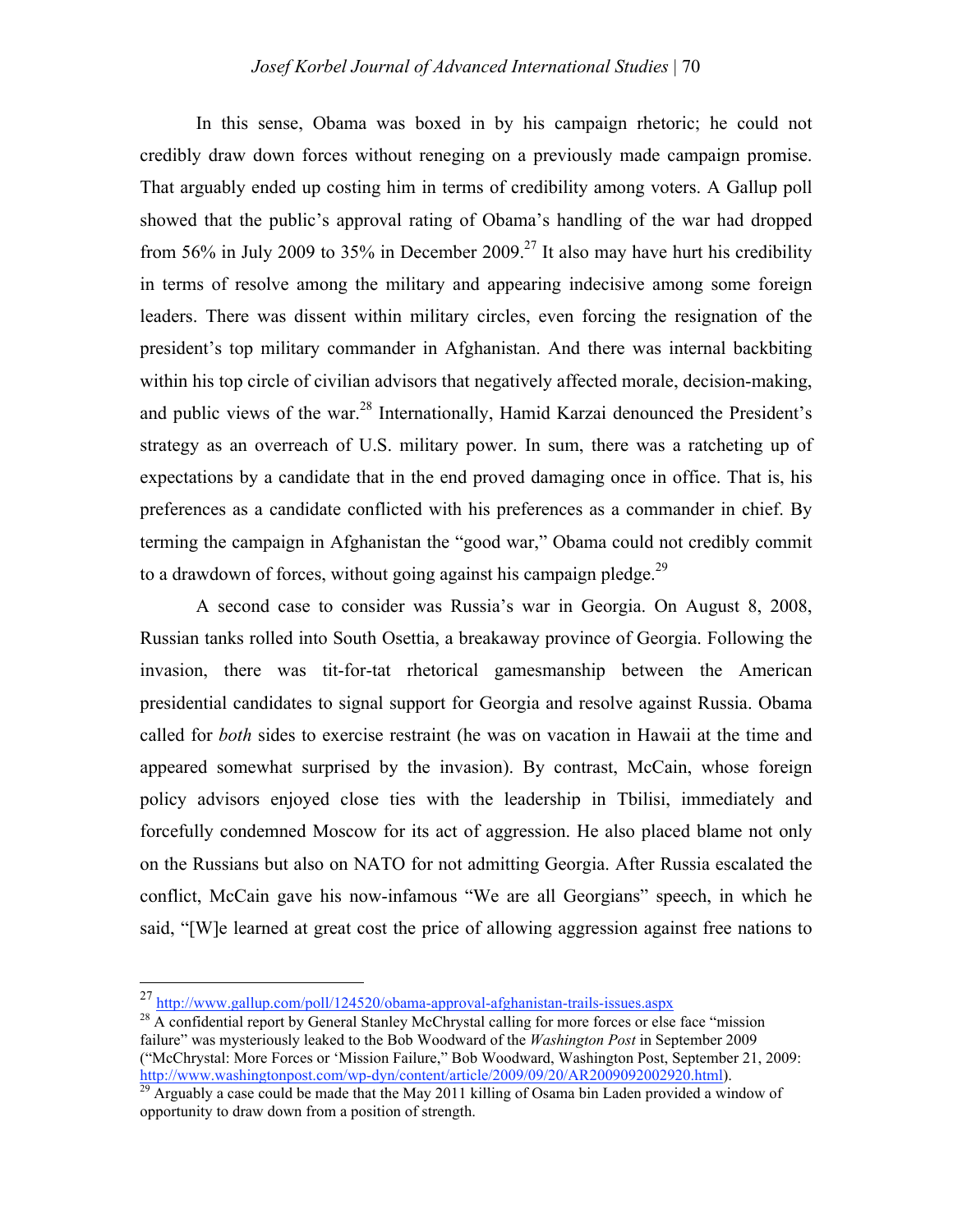go unchecked. With our allies, we must stand in united purpose to persuade the Russian government to withdraw its troops from Georgia."30 Caught off-guard, Obama followed suit by ratcheting up his anti-Russia rhetoric in a forcefully worded August 12 statement: "Now is the time for action, not just words. It is past time for the Russian government to immediately sign and implement a cease-fire. Russia must halt its violation of Georgian airspace and withdraw its ground forces from Georgia, with international monitors to verify that these obligations are met."<sup>31</sup>

The Georgia issue received considerable attention in the candidates' second debate and galvanized the American public. Indeed, the war became a proxy of sorts for whether the future commander in chief would be willing to stand up to aggression abroad and "defend freedom." By a margin of 52 percent to 27 percent, voters supported McCain over Obama to deal with a resurgent Russia, according to an August 2008 Quinnipiac poll conducted shortly after the war.<sup>32</sup> Interestingly, Obama's vice presidential candidate, Joseph Biden, who had previously visited Georgia, sounded decidedly more pro-Georgia than his running mate. "The war that began in Georgia is no longer about that country alone," Biden told reporters at the time. $33$  "It has become a question of whether and how the West will stand up for the rights of free people throughout the region. The outcome there will determine whether we realize the grand ambition of a Europe that is whole, free, and at peace." (He later convinced the Bush administration to green-light \$1 billion in emergency aid to Georgia). Similarly, McCain's running mate, Sarah Palin, made headlines after hinting in an interview with ABC News' Charlie Gibson that she would be willing to "go to war with Russia" to defend Georgia.<sup>34</sup> In a further show gamesmanship, McCain dispatched his wife Cindy to Tbilisi to visit Georgian soldiers. At rallies, McCain invoked the war in Georgia to demonstrate his opponent's inexperience to be commander in chief. "When Russia invaded Georgia," he told supporters in late August. "Senator Obama said the invaded country should show restraint. He's been wrong on all

 <sup>30</sup> http://voices.washingtonpost.com/44/2008/08/mccain-to-georgian-president-t.html

<sup>31</sup> http://www.barackobama.com/2008/08/12/a\_statement\_of\_senator\_barack.php

<sup>32</sup> http://afp.google.com/article/ALeqM5hezVTZmXwAQXb5LWvNsk4q7HGkDw

<sup>33</sup> http://www.politicususa.com/en/Biden-Statement-Georgia-Russia

<sup>34</sup> http://abcnews.go.com/Politics/Vote2008/story?id=5782924&page=2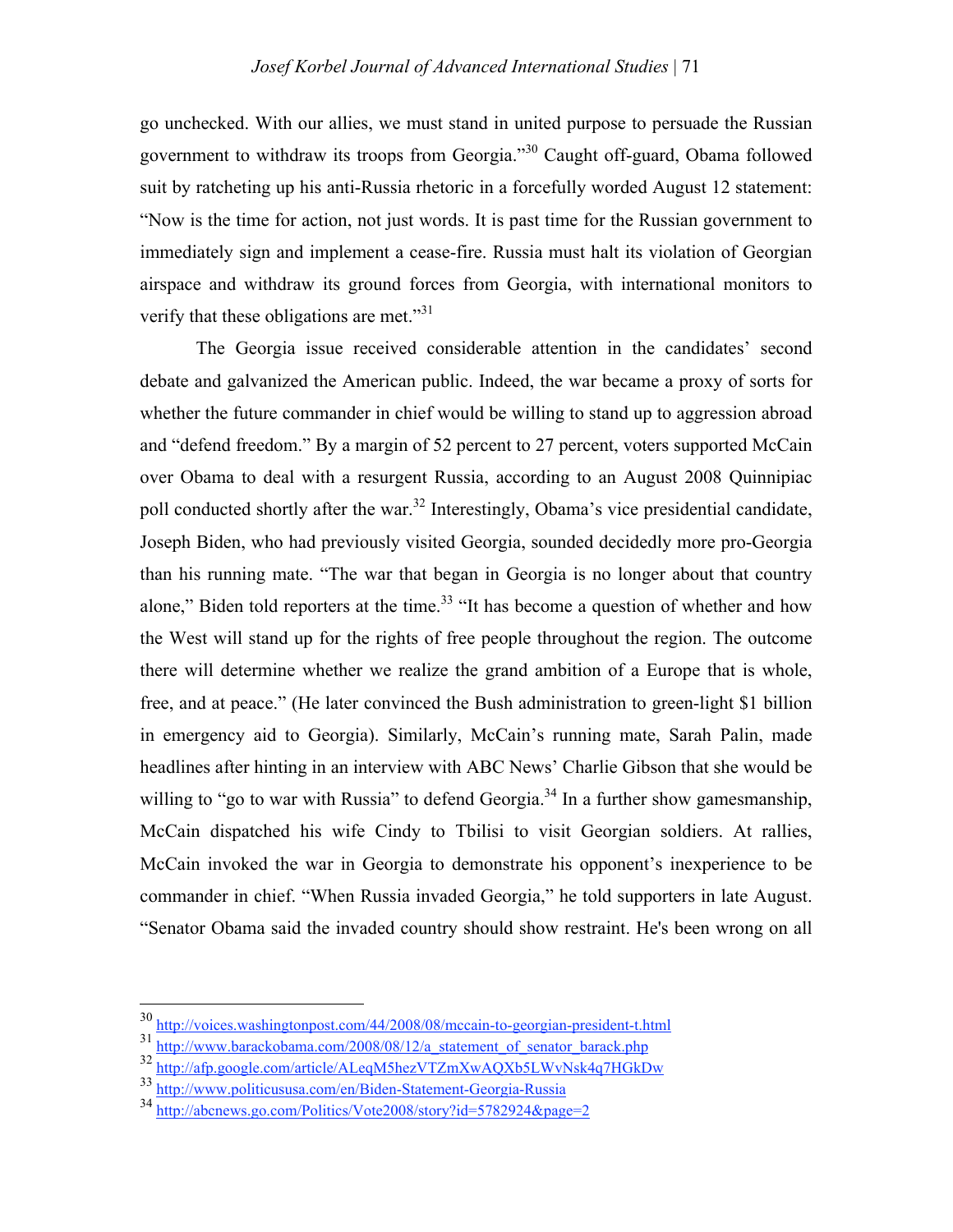of these. When I am president, we're going to win in Iraq, win in Afghanistan, and our troops will come home in victory and honor, not in defeat."<sup>35</sup>

The Russian leadership paid close attention to how the war was portrayed by the candidates. Prime Minister Putin, while at a meeting of the Shanghai Cooperation Organization, suggested to reporters the war had been instigated at the behest of the McCain camp or then-Vice President Dick Cheney's office to win Republican votes. Other countries, following the American candidates' lead, piled on Russia for trying to "redraw boundaries." A few European leaders even threatened sanctions against Moscow. In response, Russian officials said they would not be intimidated or isolated.

Did Obama's rhetoric on the Georgian war tie his hands once he became president? That is, did he suffer any audience costs, whether domestic or international, for his campaign rhetoric against Russia? On one hand, Obama's initial call for restraint proved prescient, as a European Union commission the following year found that both sides were responsible for the outbreak of hostilities, not just Russia.<sup>36</sup> Yet, by ratcheting up his pro-Georgia rhetoric, Obama found himself in an awkward position once he assumed office. On the other hand, he quickly went about repairing relations – or as he put it, "hitting the reset button" – with Russia, knowing that he would need Moscow's help to rein in Iran and revise the set-to-expire START agreement. Obama rarely if ever mentioned Georgia after assuming office, except to dispatch Biden to Tbilisi to deliver a dose of "tough love" to the Georgians, accusing the leadership of not following through on democratic reforms. The vice president also did not deliver a package of military hardware the Georgians desired (Washington also shelved considerations of fast-tracking Georgia for NATO membership, though the 2008 Bucharest summit had already set back Tbilisi's prospects to join the bloc). In short, Georgia was put aside in favor of other foreign policy priorities.37 In this case, Georgia may prove that candidates *do not* suffer great audience costs for reneging on commitments made on the campaign trail.

 <sup>35</sup> http://projects.washingtonpost.com/obama-speeches/speech/26/

<sup>36</sup> http://www.spiegel.de/international/world/0,1518,650228,00.html

 $37$  One offshoot to Obama's position on Georgia was his stance on a missile defense shield in Central Europe. On September 10, 2008, he told The O'Reilly Factor, "Given what has happened in Georgia, I think we have to send a clear signal that Poland and other countries in that region are not going to be subject to intimidation and aggression….I think the missile shield is appropriate. I want to make sure it works though." The following September, however, Obama announced a shift in his predecessor's missile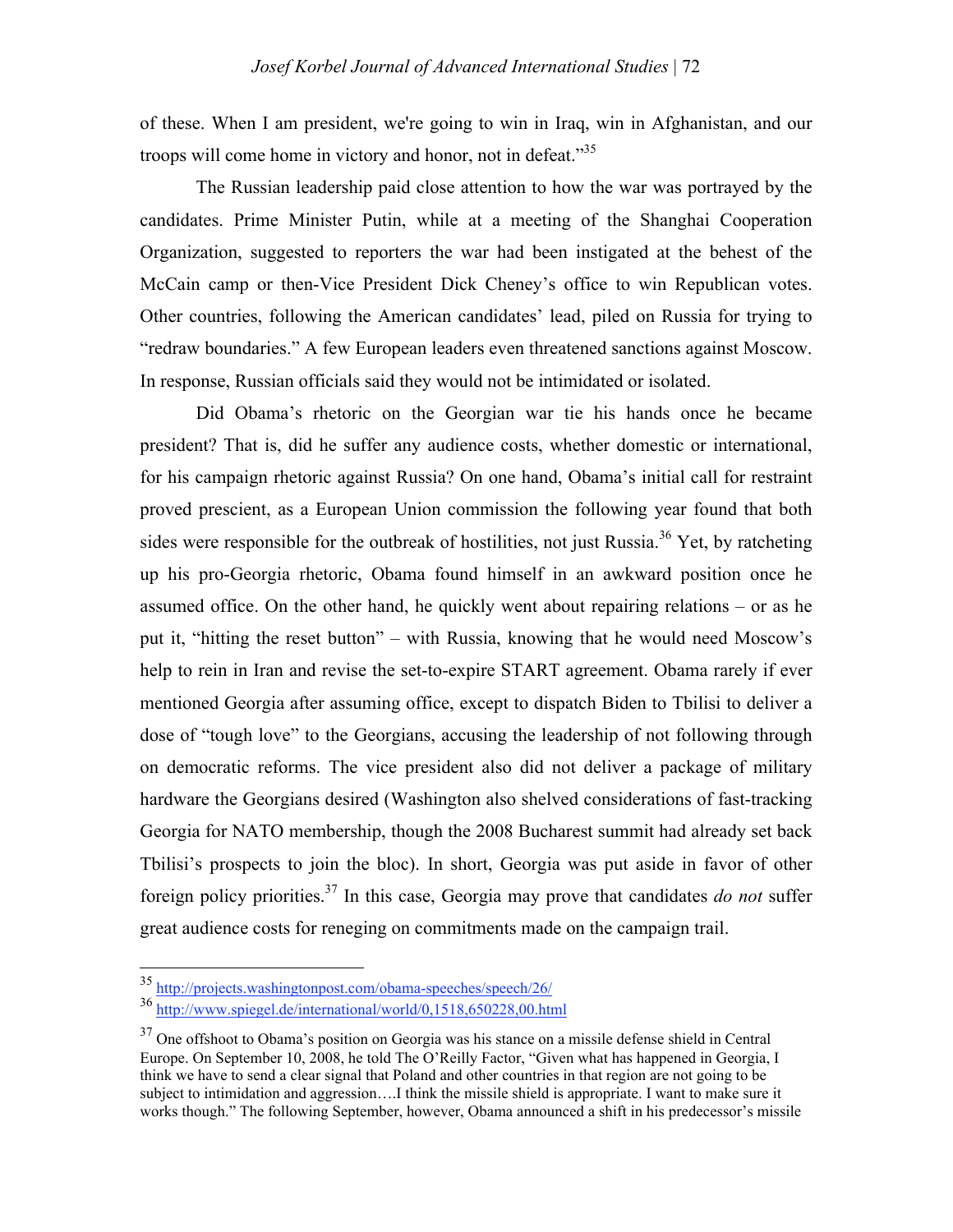Still, the Georgia-Russia war proved to be an instructional litmus test for Obama as commander in chief. The candidate reacted with a measured response, not a rash rush to blame one side. That kind of thoughtful discipline has shaped his reactions to crises abroad. Further, he called for a United Nations Security Council resolution to condemn the invasion, a move signaling his belief in the normative power of international institutions.38 Obama reversed course once in office and sought to repair relations with Russia, which ran counter to his campaign's tough rhetoric. While the lack of resolve his Republican opponent accused him of did not go unnoticed in foreign capitals, Obama's popularity and political capital abroad were largely unaffected.

 Arguably, a case could be made that President Obama suffered audience costs for his inconsistent position on Afghanistan but not Georgia. Why? First, the stakes for the American public were higher for the former. The war in Afghanistan, despite the lack of shared costs, had declined in popularity among many Americans by the time he took office. Regardless, Obama carried out his pledge to send more forces into the country, only to begin drawing them down less than two years later. It is uncertain what kind of reputational costs the United States may suffer, but Obama did endure audience costs in terms of his sagging approval ratings for following through on his pledge to surge into Afghanistan, a factor of the conflict's diminishing popularly among a war-weary public. By contrast, the war in Georgia was a brief crisis despite the widespread attention it received during the campaign. Obama reneged on his promise to support Georgia, though to a smaller degree than his Republican opponent. Once he was elected, President Obama embraced realism,<sup>39</sup> believing that Russian cooperation, arms control negotiations, and strong bilateral ties outweighed any obligations Washington owed Tbilisi in terms of military or moral support. The American public barely noticed that he never criticized Russia for its heavy-handed invasion. But it did penalize the White House (at least in poll numbers) for its perceived mishandling and escalation of the war in Afghanistan. In this

defense policy that called for scrapping plans for advanced radar in the Czech Republic as well as the missile defense shield in Poland. Obama instead called for a redesigned system aimed at shooting down short- and medium-range missiles from sites closer to Iran.

<sup>38</sup> http://www.politicususa.com/en/Obama-Russia-Georgia

<sup>&</sup>lt;sup>39</sup> Obama's realpolitik, as evidenced by his cozying up to China and Russia, has won him the ire of the human rights community for not pressing harder on human rights abuses. Obama has favored larger states at the expense of smaller, more expendable ones. That said, he is not card-carrying realist, given his statements on the importance of international institutions and his Nobel Peace Prize speech on "just war."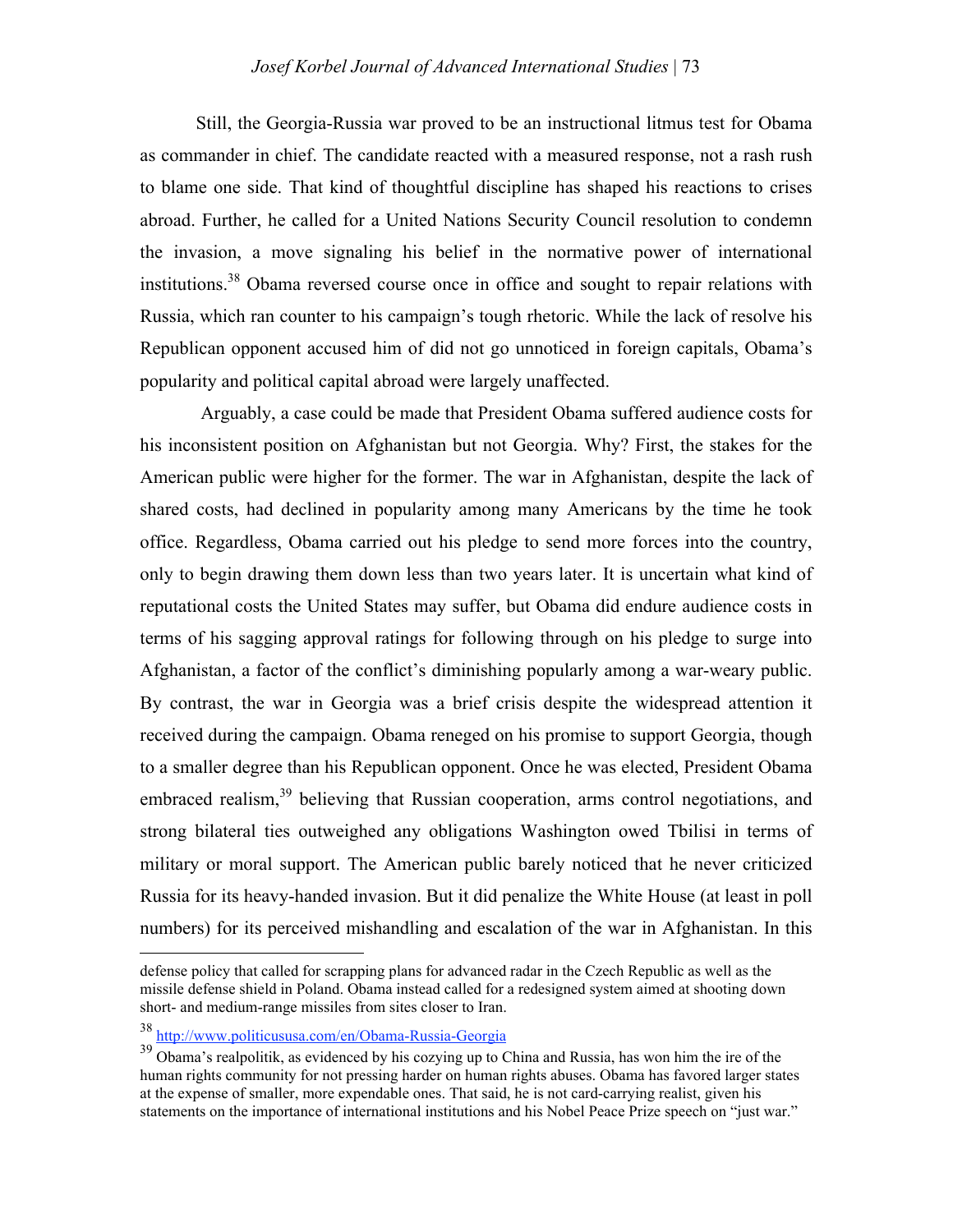sense. Obama was boxed in by his campaign pledge. $40$  Of course, the reverse argument could also be made: Had Obama as a candidate promised a tougher U.S. military posture on Afghanistan, only to pull out forces once elected president, then his credibility among NATO allies and the military may have suffered.

There is an obvious selection bias with the two cases cited above, which are not meant to constitute a fair or scientific sample size. The case studies are far from complete or comprehensive and may not capture public attitudes or preferences, given the differences in their importance (one is a decade-long war costing thousands of American lives; the other was a five-day conflict costing hundreds of non-American lives). Nor is it clear that such election audience costs are generalizable to other democracies, particularly those with shorter campaigns or parliamentary systems, or where foreign policy is a less salient issue. Audience costs theorists might dismiss promises made by candidates as too weak or imprecise to generate audience costs high enough to matter. But the empirical evidence of recent U.S. presidential elections suggests otherwise. Once elected, candidates do find their policies affected by commitments made along the campaign trail. While the above case studies do not provide an exhaustive examination of a candidate's audience costs, they do provide new evidence to spur further research on an overlooked area related to the effects of elections on signaling future strength and weakness abroad.

#### **Conclusion**

The effect of campaign pledges made by presidential candidates  $-$  and what audience costs, if any, are incurred – has been under-studied by international relations theorists. Once in office, democratic leaders can be punished at the polls for backing down in the face of a crisis or for not following through on a threat. But they often put themselves in these untenable positions because of hawkish pledges made on the campaign trail to win undecided voters and one-up their opponents. The 2008 presidential race is instructive: Barack Obama promised to escalate the war in Afghanistan, a pledge that boxed him in once, as commander in chief, he sought to draw down forces and the

 <sup>40</sup> Here I am agnostic whether the surge and subsequent drawdown of U.S. forces in Afghanistan reflected Obama's true preferences, or whether they were in response to shifting public moods on the war. What I am interested in demonstrating is how Obama put lots of capital in the war in Afghanistan, followed through on his campaign pledge, and was punished.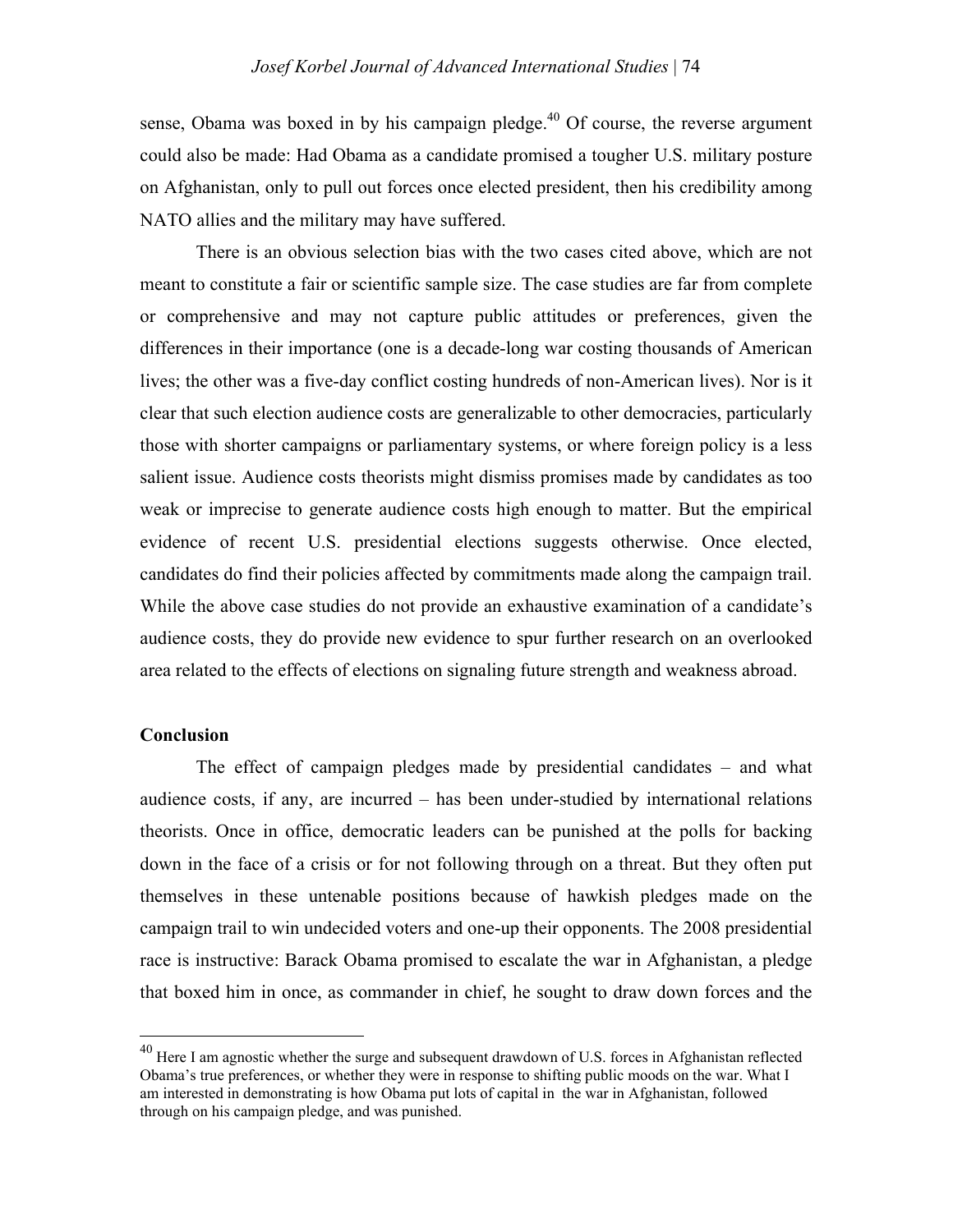war turned unpopular. As a candidate, he also backed Georgia during its August 2008 conflict with Russia, only to turn his back on Tbilisi once in office. For this reversal he did not suffer any real audience or reputational costs, either at home or abroad. Perhaps this is because not everything a candidate says is a credible signal of resolve. But once elected, leaders can and do face audience costs, both domestic and international, for failing to follow through (or vice versa) on their election promises. Further empirical research is required to sufficiently test this theory and measure the effects of campaign pledges on future reputational costs. But the 2008 presidential election sheds some light on the conundrum candidates face when making campaign pledges on foreign policy, demonstrating that macho posturing can escalate tensions abroad, heighten conflict, and "box in" a leader once in office.

#### **References**

- Bueno de Mesquita, Bruce, Alastair Smith, Randolph Siverson, and James Morrow. 2003. *The Logic of Political Survival*. Cambridge, MA: MIT Press.
- Bueno de Mesquita, Bruce and David Lalman. 1992. *War and Reason: Domestic and International Imperatives*. New Haven: Yale University Press.
- Downes, Alexander, and Todd Sechser. "The Illusion of Democratic Credibility" (working Paper, forthcoming), as presented at March 23, 2011 Yale University Comparative Politics Workshop.
- Fearon, James. 1994. "Domestic Political Audiences and the Escalation of International Disputes," *American Political Science Review*, No. 88, No. 3.
- Fearon, James. 1997. "Signaling Foreign Policy Interest: Tying Hands Versus Sinking Costs." *Journal of Conflict Resolution,* Vol. 41, No. 1.
- Gleditsch, Kristian, Mechael Ward. 2002. "War and Peace in Space and Time: The Role of Democratization. *International Studies Quarterly*, Vol. 44, No. 1.
- Gowa, Joanne. 1998. "Politics at the Water's Edge." *International Organization*, Vol. 52. No. 2.
- Guisinger, Alexandra, and Alastair Smith. 2002. "Honest Threats." *Journal of Conflict Resolution*, Vol. 46, No. 2.
- Howell, William; John Pevehouse. 2005. "Presidents, Congress, and the Use of Force," *International Organization*, Vol. 59, No. 1.